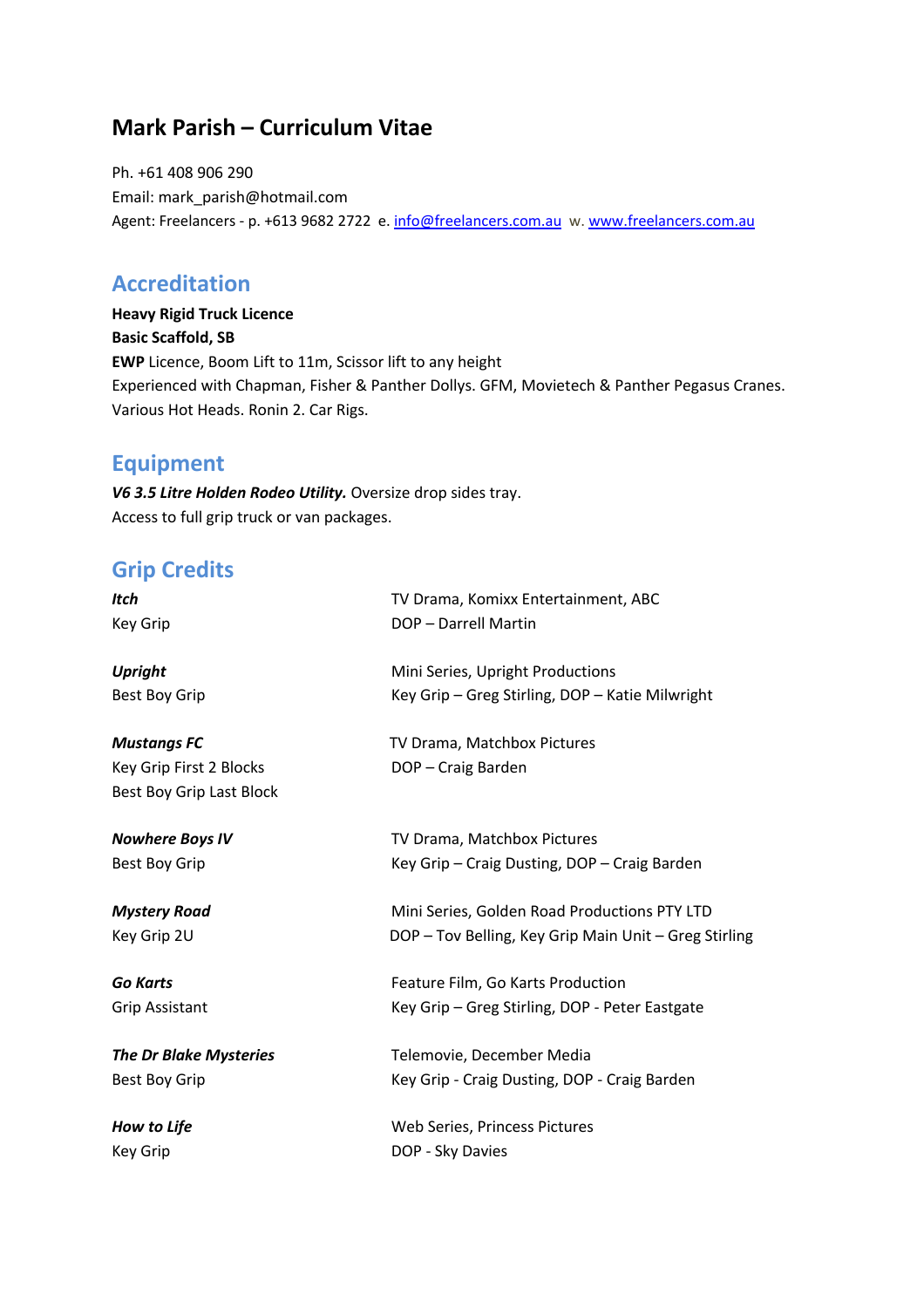*The Doctor Blake Mysteries V* **TV Drama, December Media** 

**The Death & Life of Otto Bloom** Feature, Optimism Film

*The Doctor Blake Mysteries IV* TV Drama, December Media

**Wentworth VI Wentworth VI TV Drama, Fremantle Media** Key Grip 2U Key Grip Main Unit – Simon Hawkins Grip Additional DOP - Kath Chambers, Craig Barden 2U

**Lawless Lawless Docudrama**, Gene pool Key Grip **DOP** - Craig Barden

**Offspring VII** TV Drama, Shine - Endemol Key Grip 2U Key Grip Main Unit - Craig Dusting Best Boy Grip Main Unit DOP - Darrell Martin, Craig Barden 2U

*Mighty Mustangs* TV Drama, Matchbox Pictures Grip Assistant Key Grip – Simon Hawkins, DOP – Kath Chambers

Best Boy Grip **Key Grip - Craig Dusting, DOP - Craig Barden** 

**Offspring VI** TV Drama, Shine - Endemol Key Grip 2U Key Grip Main Unit - Craig Dusting Best Boy Grip Main Unit DOP - John Brawley, Darrell Martin 2U

**The Leftovers III** Series Drama, HBO Grip Assistant Key Grip - Glen Arrowsmith, DOP - John Grillo

**True Story Mini Series, ST Productions** Grip Assistant Key Grip – Dean Garro, DOP – Matt Temple

**Top of the Lake II** Mini Series, See-Saw (TOTL2) Productions Pty Ltd Grip Assistant Key Grip - Geoff Full, DOP - Germain McMiking

**Hounds of Love** The Teature, Hounds of Love PTY LTD Grip Assistant **Key Grip - Greg Stirling, DOP - Michael McDermott** 

**Glitch II** TV Drama, Matchbox Pictures, ABC Grip Assistant Key Grip – Phil Bence, DOP – Earle Dresner

Best Boy Grip **Key Grip - Llew Higgins, DOP - László Baranyai** 

Best Boy Grip **Key Grip - Craig Dusting, DOP - Craig Barden** 

**The Spirit of the Game** Feature, Mclaren House Best Boy Grip **Key Grip - Craig Dusting, DOP** - Brian Breheny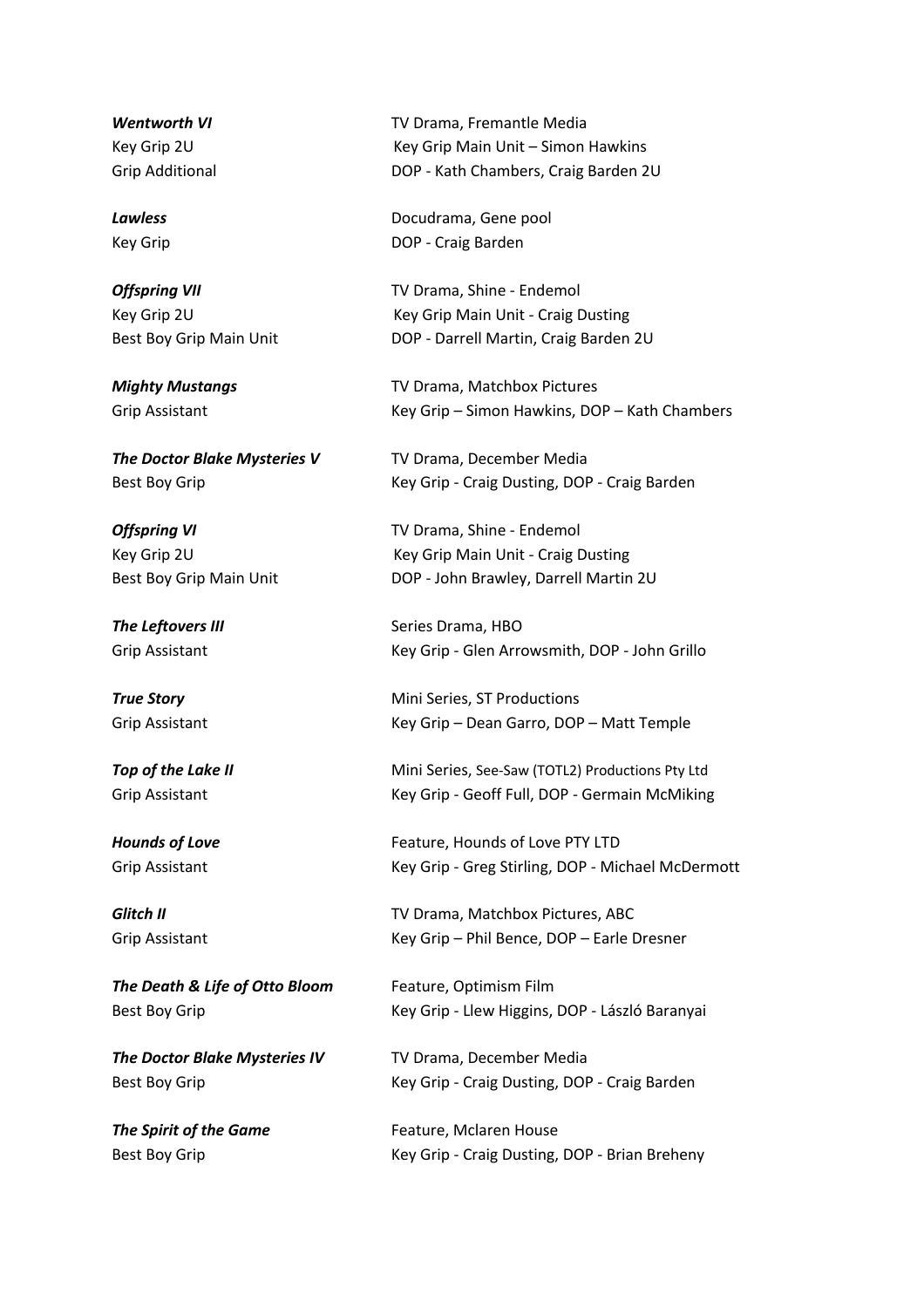*The Secret River* Key Grip 2U **Mini Series, ABC** Best Boy Grip (Additional) Key Grip - Max Gaffney,

*The Doctor Blake Mysteries I* TV Drama, December Media

**The Beautiful Lie** Mini Series, Endemol Australia Best Boy Grip **Key Grip - Craig Dusting, DOP** - John Brawley

**Molly Mini Series, Matchbox Pictures** Best Boy Grip **Key Grip - Craig Dusting, DOP** - Craig Barden

**The Dr Blake Mysteries III** TV Drama, December Media Best Boy Grip **Key Grip - Craig Dusting, DOP - Craig Barden** 

**Gallipoli** Mini Series, Endemol Australia Best Boy Grip **Key Grip - Craig Dusting, DOP - Germain McMiking** 

DOP - Bruce Young, Jaems Grant 2U

**The Time Of Our Lives II** TV Drama, Time Productions Grip Assistant Key Grip - Max Gaffney, DOP - Jaems Grant

**Offspring V** TV Drama, Southern Star Productions Grip Assistant 2U Key Grip - Llew Higgins, DOP - Darrell Martin

*The Dr Blake Mysteries II* TV Drama, December Media 3<sup>rd</sup> Grip Craig Dusting, DOP - Lou Irving

*Worst Year of My Life Again* TV Drama, Worst Year Productions 3<sup>rd</sup> Grip & Best Boy Grip Key Grip - Llew Higgins, DOP - Craig Barden

**Offspring IV** TV Drama, Southern Star Productions 3<sup>rd</sup> Grip Craig Dusting, DOP John Brawley

**Suntory Beer** TVC, Dynamite Productions / Suntory Grip Assistant Key Grip - Greg Stirling

*Mr & Mrs Murder* TV Drama, Fremantle Media 3<sup>rd</sup> Grip **Calcularia Crip - Llew Higgins, DOP Darrell Martin** 

**Blinder** Feature Film, Yellow Brick Films Best Boy Grip, Key Grip Key Grip - Craig Dusting, DOP - Greg De Marigny

Grip Additional **Key Grip - Craig Dusting, DOP - Lou Irving**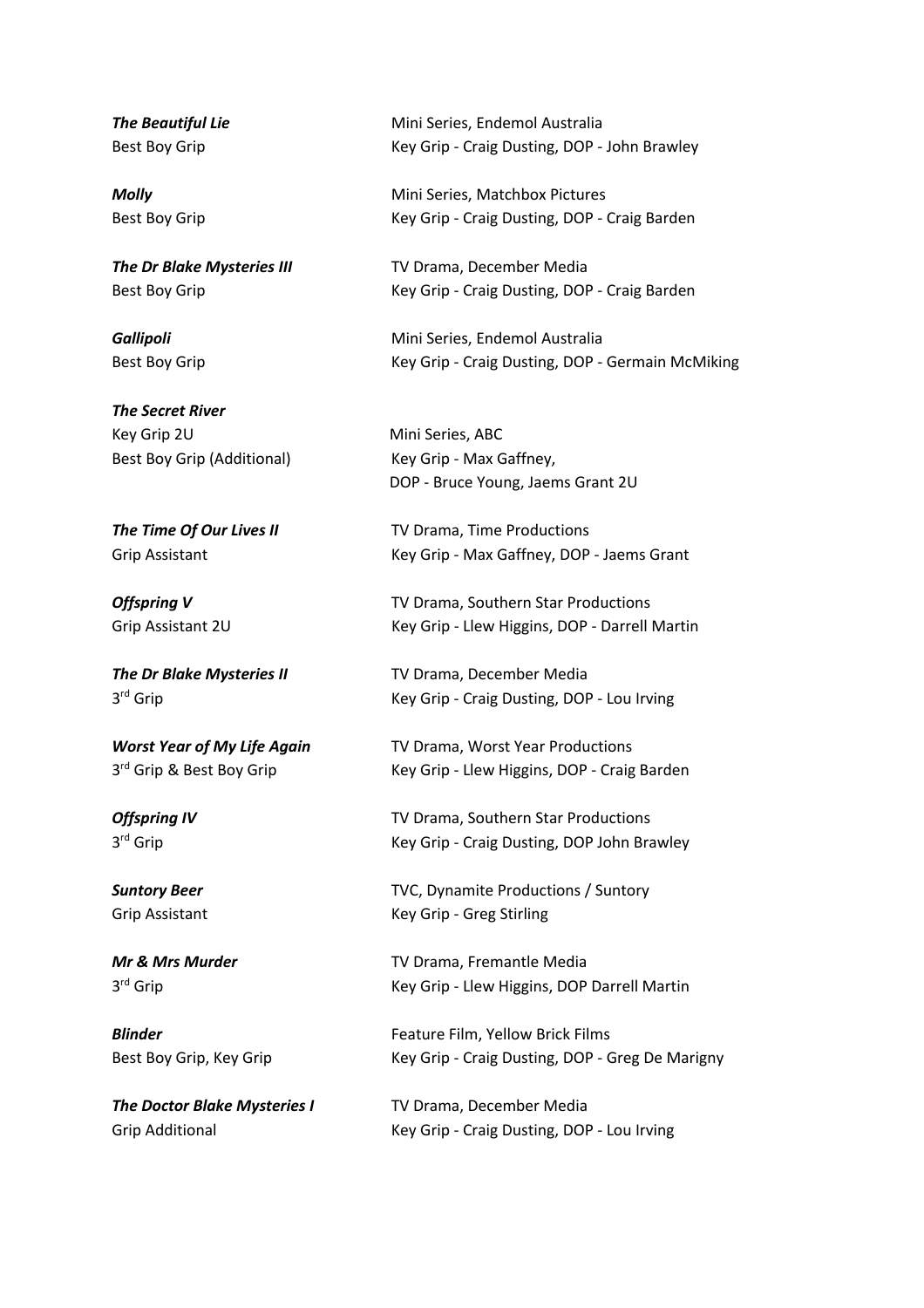**Office of Road Safety** TVC, Soul Films

**Mrs Biggs** TV Drama, February Films Grip Additional Key Grip - Tim Delaney, DOP - Fabian Wagner

*Jack Irish* Mini Series, Essential Media Grip Additional Key Grip - Craig Dusting, DOP - Martin McGrath

**Rush IV Rush IV Rush IV** *Rush IV* **IV** Drama, Southern Star Productions 3<sup>rd</sup> Grip **Key Grip - Craig Dusting, DOP - Nick Owens** 

**Offspring II** TV Drama, Southern Star Productions 3<sup>rd</sup> Grip **Craig Dusting, DOP John Brawley** 

**The Killer Elite** Feature Film, Ambience Productions Grip Additional **Key Grip - David Nichols** 

**Rush III Rush III Rush III Rush III Rush III TV** Drama, Southern Star Productions Grip Additional Key Grip - Craig Dusting, DOP Bruce Young

**Tangle II** TV Drama, Southern Star Productions Grip Assistant Key Grip - Craig Dusting, DOP - Bruce Young

*Offspring Pilot* TV Drama, Southern Star Productions 4<sup>th</sup> Grip **Key Grip - Craig Dusting, DOP - Bruce Young** 

**Rush II Rush II Rush II Rush II Rush II TV** Drama, Southern Star Productions 4<sup>th</sup> Grip **Article Craig Community** Key Grip - Craig Dusting, DOP - Bruce Young

**Two Fists One Heart** Feature Film, Palm Beach Pictures 3<sup>rd</sup> Grip **Calcularist Crip - Greg McKie, DOP** - Hugh Miller

**Water Corp** TVC, Soul Films Best Boy Grip Nathew MaCabe

Best Boy Grip **Key Grip - Mathew MaCabe** 

*Western Power* TVC, Bluestone Films Best Boy Grip **Key Grip - Mathew MaCabe** 

*Shiseido* TVC, Japart Productions 3<sup>rd</sup> Grip **Key Grip - Ragnor Underwood** 

**Saint John Ambulance** TVC, White Knuckle Films Key Grip Key Grip - Mark Parish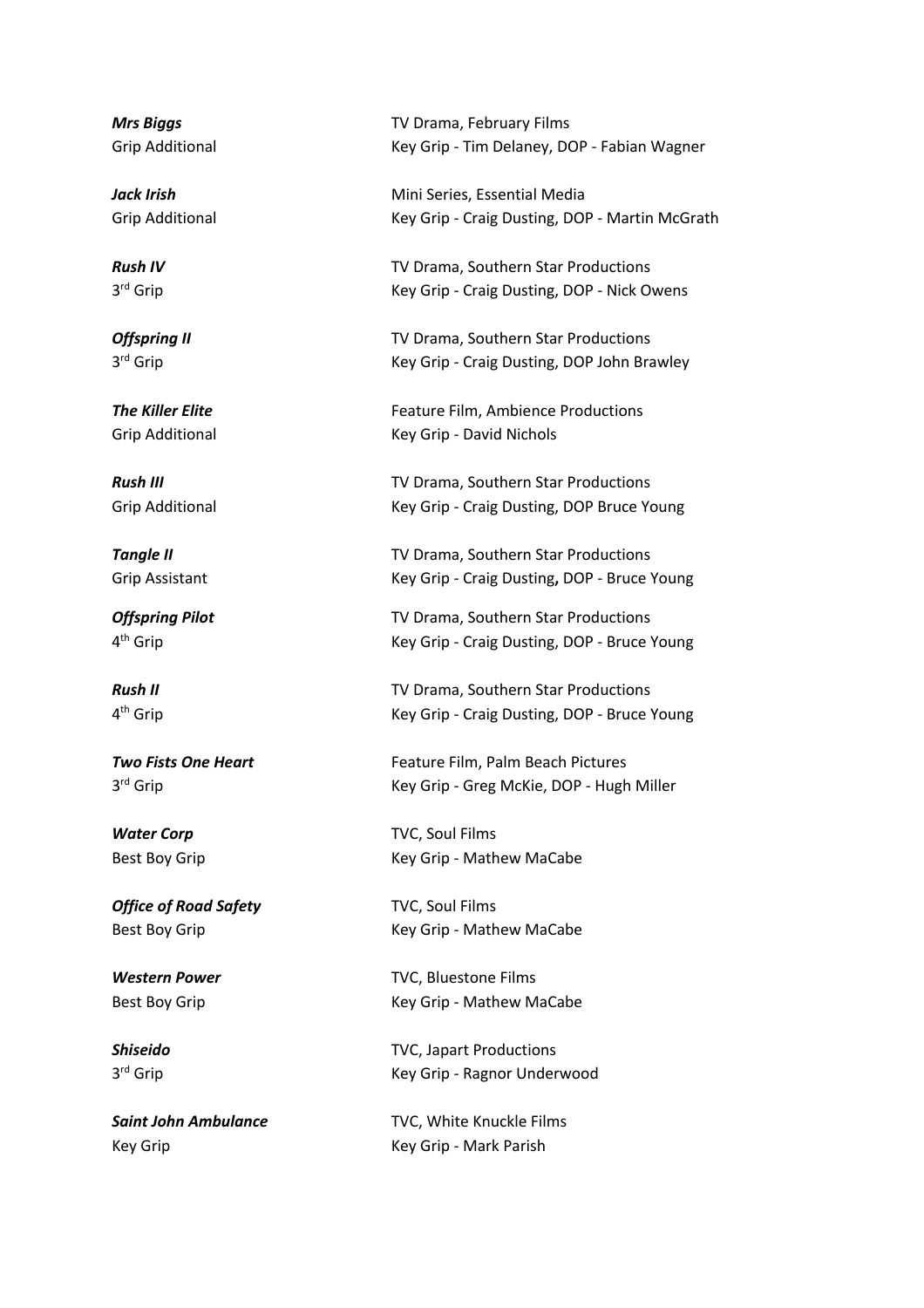**Tea Tree Oil TVC**, White Knuckle Films Best Boy Grip **Key Grip - Mathew MaCabe** 

# **Camera Assisting Credits**

| <b>Marx and Venus</b>                  | TV Drama, Taylor Media                          |
|----------------------------------------|-------------------------------------------------|
| A Camera 1st AC                        | DOP - Robert Bygott                             |
| <b>Stormworld</b>                      | TV Drama, Great Western Entertainment, HD       |
| B Camera 1 <sup>st</sup> AC            | DOP - Simon Akkerman ACS                        |
| <b>The Sleepover Club II</b>           | TV Drama, Southern Star Productions, Super 16mm |
| B Camera 1st AC                        | DOP - Brendan Lavelle ACS                       |
| <b>Bom Bali</b>                        | Docudrama, Electric Pictures, HD                |
| A Camera 1 <sup>st</sup> AC            | DOP - Peter Coleman                             |
| Lockie Leonard                         | TV Drama, RB Films, HD                          |
| Additional 1 <sup>st</sup> AC          | DOP - Toby Oliver                               |
| <b>Bridal Train - The Waifs</b>        | Film Clip, Siamese, Super 16mm                  |
| A Camera 1st AC                        | DOP - Robert Bygott                             |
| WFI                                    | TVC, Sauce Films, Super 16mm                    |
| 1 <sup>st</sup> AC                     | DOP - Mark Zagar                                |
| <b>SGIO</b>                            | TVC, ZZ Productions, Super 16mm                 |
| 1 <sup>st</sup> AC                     | DOP - Michael McDermot                          |
| <b>QBE</b>                             | TVC, Sauce Films, Super 16mm                    |
| 1 <sup>st</sup> AC                     | DOP - Michael McDermot                          |
| Lotterywest                            | TVC, Sauce Films, Super 16mm                    |
| 1 <sup>st</sup> AC                     | DOP - Mark Zagar                                |
| <b>Heart Foundation</b>                | TVC, Sauce Films, Super 16mm                    |
| 1 <sup>st</sup> AC                     | DOP - Mark Zagar                                |
| <b>Dept. Of Education and Training</b> | TVC, Sauce Films, Super 16mm                    |
| 1 <sup>st</sup> AC                     | DOP - Mark Zagar                                |
| <b>Lotto Bingo</b>                     | TVC, Sauce Films, Super 16mm                    |
| 1 <sup>st</sup> AC                     | DOP - Torstein Dyrting                          |
|                                        |                                                 |